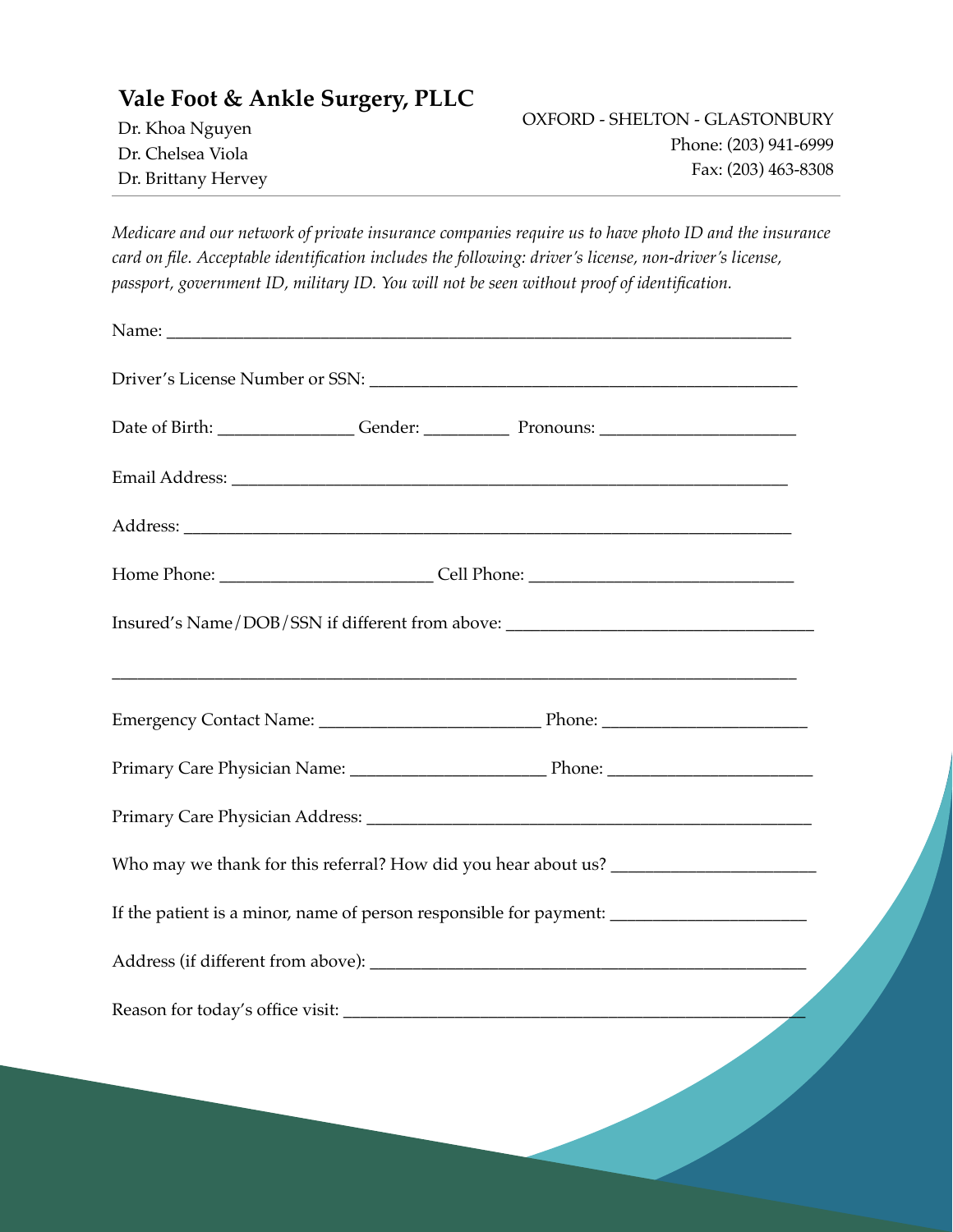\*If your visit is due to an injury, please give a brief description of what occurred: \_\_\_\_\_\_\_\_\_\_\_\_\_\_\_\_\_\_\_\_\_\_\_\_\_\_\_\_\_\_\_\_\_\_\_\_\_\_\_\_\_\_\_\_\_\_\_\_\_\_\_\_\_\_\_\_\_\_\_\_\_\_\_\_\_\_\_\_\_\_\_\_\_\_\_\_\_\_\_\_\_ \_\_\_\_\_\_\_\_\_\_\_\_\_\_\_\_\_\_\_\_\_\_\_\_\_\_\_\_\_\_\_\_\_\_\_\_\_\_\_\_\_\_\_\_\_\_\_\_\_\_\_\_\_\_\_\_\_\_\_\_\_\_\_\_\_\_\_\_\_\_\_\_\_\_\_\_\_\_\_\_\_ Do you use tobacco products? Y \_\_ N \_\_ If yes, which product? \_\_\_\_\_\_\_\_\_\_\_\_\_\_\_\_\_\_\_\_\_\_\_\_\_\_ If cigarettes/cigars, how many packs/cigars per day? \_\_\_\_\_ For how many years? \_\_\_\_\_\_\_\_\_\_\_\_\_\_\_\_\_\_\_\_\_\_\_\_\_\_\_\_\_\_\_ Do you drink alcohol?  $Y \_ N \_$  If yes, how many drinks per week? Do you use recreational drugs? Y \_\_ N \_\_ If yes, which one(s)? \_\_\_\_\_\_\_\_\_\_\_ How often?\_\_\_\_\_\_\_ Occupation: \_\_\_\_\_\_\_\_\_\_\_\_\_\_\_\_\_\_\_\_\_\_\_\_\_\_\_\_\_\_\_ Employer: \_\_\_\_\_\_\_\_\_\_\_\_\_\_\_\_\_\_\_\_\_\_\_\_\_\_\_\_\_\_\_ Preferred Pharmacy: \_\_\_\_\_\_\_\_\_\_\_\_\_\_\_\_\_\_\_\_\_\_\_\_\_\_\_ Phone: \_\_\_\_\_\_\_\_\_\_\_\_\_\_\_\_\_\_\_\_\_\_\_\_\_\_\_\_\_\_\_ Drug or Food Allergies: \_\_\_\_\_\_\_\_\_\_\_\_\_\_\_\_\_\_\_\_\_\_\_\_\_\_\_\_\_\_\_\_\_\_\_\_\_\_\_\_\_\_\_\_\_\_\_\_\_\_\_\_\_\_\_\_\_\_\_\_\_\_ In the space below, please list your medications or provide a separate medication list. Please include the dosage and frequency. Please be sure to include over the counter vitamins. \_\_\_\_\_\_\_\_\_\_\_\_\_\_\_\_\_\_\_\_\_\_\_\_\_\_\_\_\_\_\_\_\_\_\_\_\_\_\_\_\_\_\_\_\_\_\_\_\_\_\_\_\_\_\_\_\_\_\_\_\_\_\_\_\_\_\_\_\_\_\_\_\_\_\_\_\_\_\_\_\_\_\_ \_\_\_\_\_\_\_\_\_\_\_\_\_\_\_\_\_\_\_\_\_\_\_\_\_\_\_\_\_\_\_\_\_\_\_\_\_\_\_\_\_\_\_\_\_\_\_\_\_\_\_\_\_\_\_\_\_\_\_\_\_\_\_\_\_\_\_\_\_\_\_\_\_\_\_\_\_\_\_\_\_\_\_ \_\_\_\_\_\_\_\_\_\_\_\_\_\_\_\_\_\_\_\_\_\_\_\_\_\_\_\_\_\_\_\_\_\_\_\_\_\_\_\_\_\_\_\_\_\_\_\_\_\_\_\_\_\_\_\_\_\_\_\_\_\_\_\_\_\_\_\_\_\_\_\_\_\_\_\_\_\_\_\_\_\_\_ Please list any surgeries you have had in the past, including the date of surgery: \_\_\_\_\_\_\_\_\_\_\_\_\_\_\_\_\_\_\_\_\_\_\_\_\_\_\_\_\_\_\_\_\_\_\_\_\_\_\_\_\_\_\_\_\_\_\_\_\_\_\_\_\_\_\_\_\_\_\_\_\_\_\_\_\_\_\_\_\_\_\_\_\_\_\_\_\_\_\_\_\_\_\_\_ \_\_\_\_\_\_\_\_\_\_\_\_\_\_\_\_\_\_\_\_\_\_\_\_\_\_\_\_\_\_\_\_\_\_\_\_\_\_\_\_\_\_\_\_\_\_\_\_\_\_\_\_\_\_\_\_\_\_\_\_\_\_\_\_\_\_\_\_\_\_\_\_\_\_\_\_\_\_\_\_\_\_\_\_ Please list your medical conditions: \_\_\_\_\_\_\_\_\_\_\_\_\_\_\_\_\_\_\_\_\_\_\_\_\_\_\_\_\_\_\_\_\_\_\_\_\_\_\_\_\_\_\_\_\_\_\_\_\_\_\_\_\_ \_\_\_\_\_\_\_\_\_\_\_\_\_\_\_\_\_\_\_\_\_\_\_\_\_\_\_\_\_\_\_\_\_\_\_\_\_\_\_\_\_\_\_\_\_\_\_\_\_\_\_\_\_\_\_\_\_\_\_\_\_\_\_\_\_\_\_\_\_\_\_\_\_\_\_\_\_\_\_\_\_\_\_\_ Have you ever tested positive for HIV? Y \_ N \_ Hepatitis C? Y \_ N \_ MRSA? Y \_ N \_ Family History: [ ] Diabetes [ ] Heart Disease [ ] Cancer [ ] Thyroid [ ] High Blood Pressure [ ] High Cholesterol [ ] Other (List any others below. If you checked cancer, please elaborate below): \_\_\_\_\_\_\_\_\_\_\_\_\_\_\_\_\_\_\_\_\_\_\_\_\_\_\_\_\_\_\_\_\_\_\_\_\_\_\_\_\_\_\_\_\_\_\_\_\_\_\_\_\_\_\_\_\_\_\_\_\_\_\_\_\_\_\_\_\_\_\_\_\_\_\_\_\_\_\_\_\_\_\_\_\_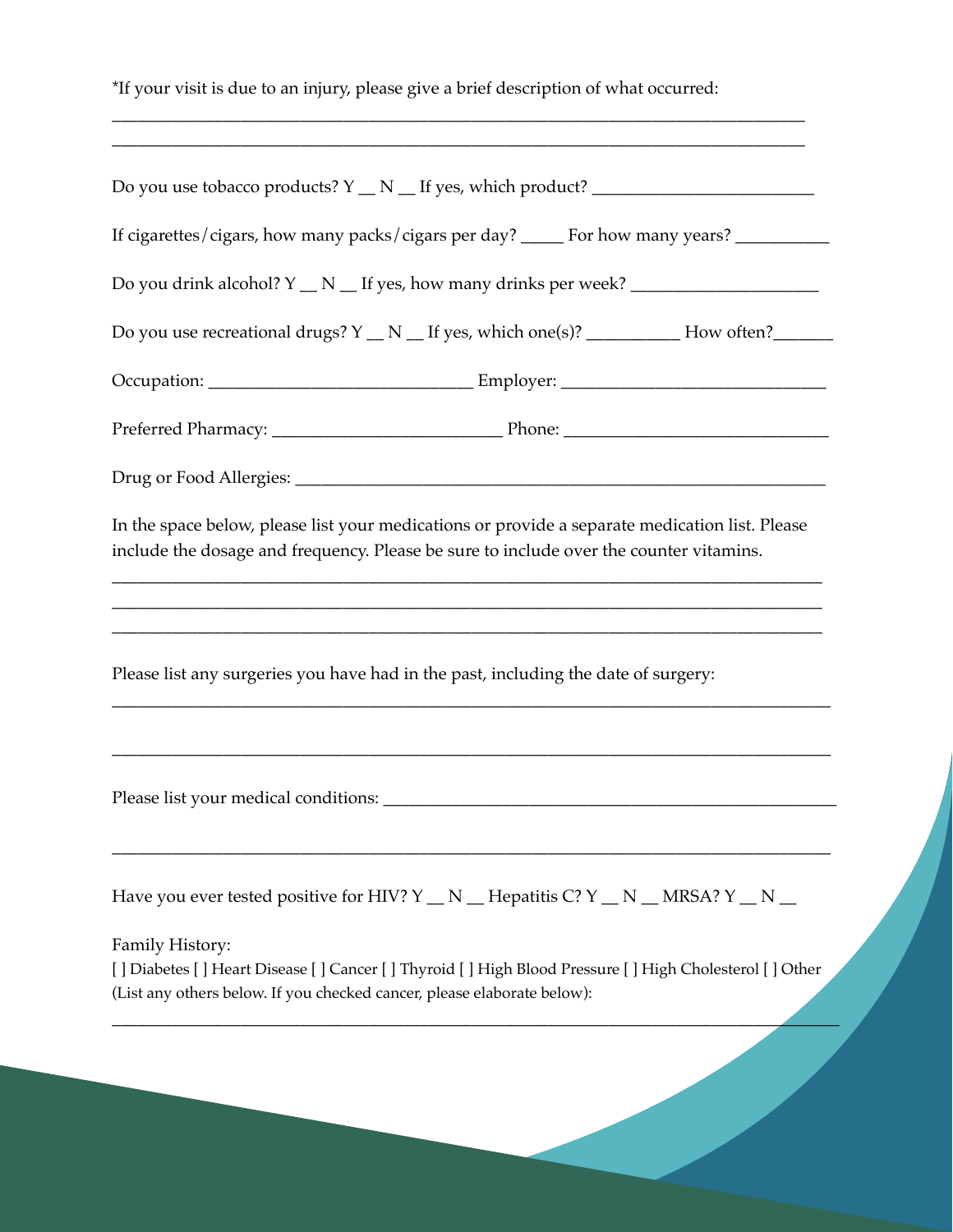## VALE FOOT AND ANKLE SURGERY, PLLC Financial Policy:

We are committed to providing you with the best care. In order to achieve these goals, we need your assistance and your understanding of our payment policy. Payment for services are required at the time of service; therefore, at the time of your appointment. We accept payment in the form of cash, credit or debit card, or check. If you have insurance coverage with which we do not participate, we will process a claim after you have paid in full any balances due. Returned checks are subject to additional collection fees, including insufficient funds fees.

Balances older that 90 days are forwarded to a collection agency with additional fees.

- 1. Medicare patients: You are responsible for your annual deductible and 20% of what Medicare allows (coinsurance). We may ask you to sign a Medicare Advanced Beneficiary Form (ABN), which states that if Medicare does not cover a service or medical equipment, you understand that you will be responsible for the payment.
	- a. Medicare patients only initial: \_\_\_\_\_\_
- 2. I agree that if my account falls delinquent, I will be responsible for all collection agency costs.
	- a. Initial:
- 3. I authorize VALE FOOT AND ANKLE SURGERY, PLLC to submit all insurance claims on my behalf. I understand that I am responsible for all services not covered by insurance.
	- a. Initial:
- 4. I understand all additional fees for which I may be responsible (listed below).
	- a. Initial: \_\_\_\_\_\_\_

Medical Records Fee: The cost per page for medical records is \$0.65.

No Show Fee: If you missed your appointment and did not call 24 hours ahead of time to cancel or reschedule, you will be subject to a No Show Fee of \$50.00.

Check Insufficient Funds: If there are insufficient funds, you will be subject to a \$40.00 fee.

Any questions about pricing should be addressed prior to any treatment being rendered.